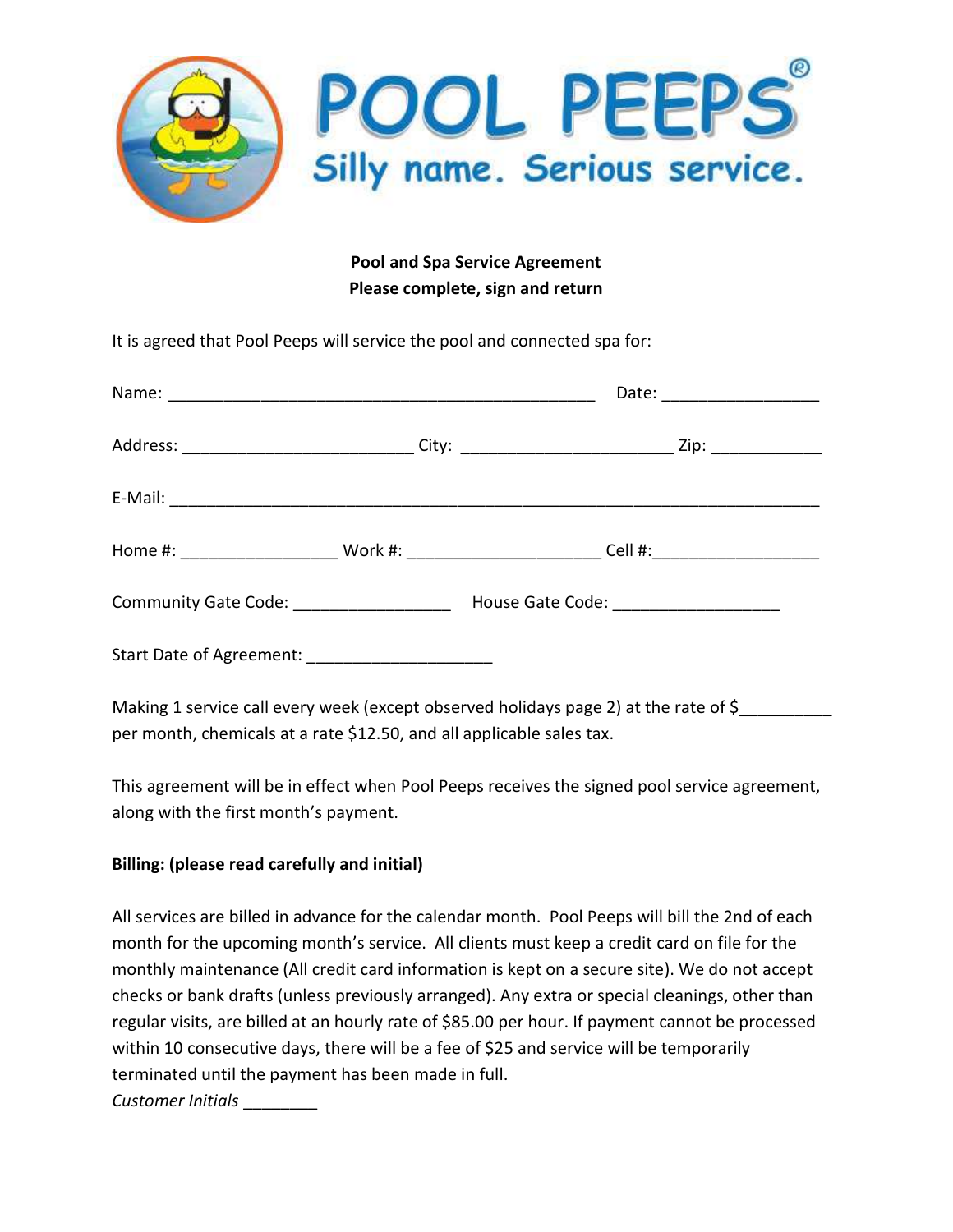

### Services Performed:

The service call will include: Skimming all water surfaces, cleaning the pool skimmer and pump baskets, brushing the pool walls and tile, leaf vacuuming the pool floor, inspecting and cleaning the cleaner bag, testing the chemical balance and adding required chemicals. (Back washing as needed)

Customer Initials \_\_\_\_\_\_\_\_

## Chemicals:

Pool Peeps will supply all basic chemicals for sanitizing, balancing pH, alkalinity and recharging DE filters.

\*\* All other specialty chemicals will be billed extra as needed. (Algaecides, phosphate removers, scale remover/prevention, flock treatment)

Customer Initials

## Weather Checks:

If adverse weather, such as cold or rainy, should occur on your service day, the service call will only include emptying the pool skimmer baskets and balancing the chemicals. If there is a severe weather (extreme cold and/or lighting) on your service day, the pool will not be serviced due to safety concerns. Your monthly rate will remain the same.

Customer Initials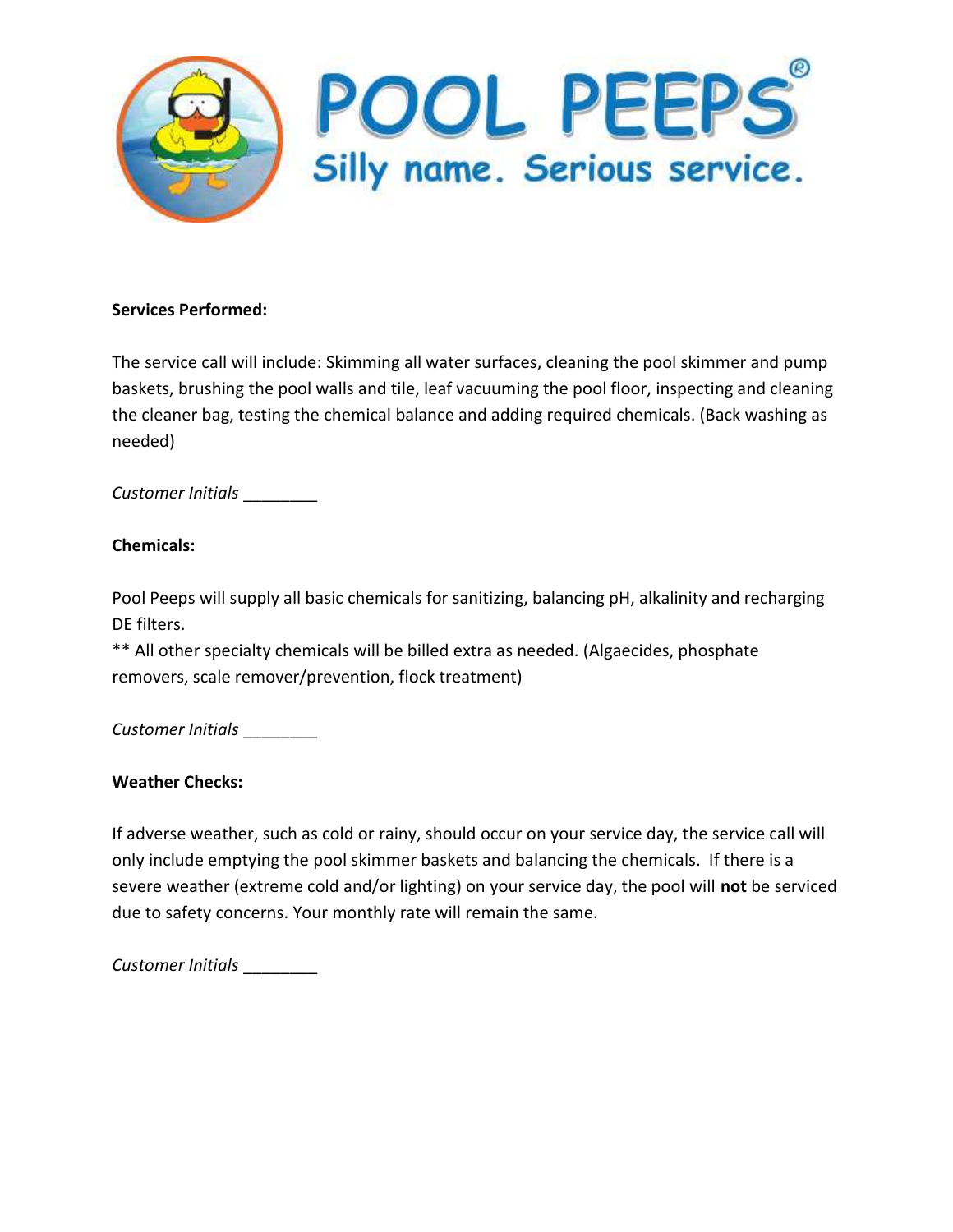

#### Holidays Observed:

The following holidays are observed by our office: New Year's Day, Memorial Day, 4<sup>th</sup> of July, Labor Day, Thanksgiving Day (and the following) and Christmas Day. Your regular weekly service will NOT be provided that week if your regular service day falls on the day of the holiday. Your monthly rate will remain the same.

#### Owners Responsibility:

With weekly service, the homeowner agrees to add water to the pool as needed (proper level is the middle of the water line tile). The owner agrees to keep the equipment in good repair. The owner is responsible for ensuring proper access to the pool for service. If the pool technician arrives and is unable to service the pool due to reasons beyond his control, that visit will be considered the regular service call and any extra visit will be billed at a separate rate. If your pool requires extra care due to large amounts of leaves, heavy wind and/or rain, the owner should empty the skimmer baskets as well as the cleaner bag in between services.

Customer Initials \_\_\_\_\_\_\_\_

### Release and Disclaimers:

We, the undersigned, by signing this agreement, hereby release Pool Peeps from all liability for losses, damages, expenses, unsecured pets, or other costs arising from any acts of omission or occurrences beyond our control; or for conditions that exist prior to the execution of this agreement whether known or unknown at the time of the execution of this agreement.

Initial Here: \_\_\_\_\_\_\_\_\_\_\_\_

| Owner or Representative: |  |
|--------------------------|--|
| Date:                    |  |
|                          |  |
| Pool Peeps               |  |

| Date: |  |
|-------|--|
|       |  |